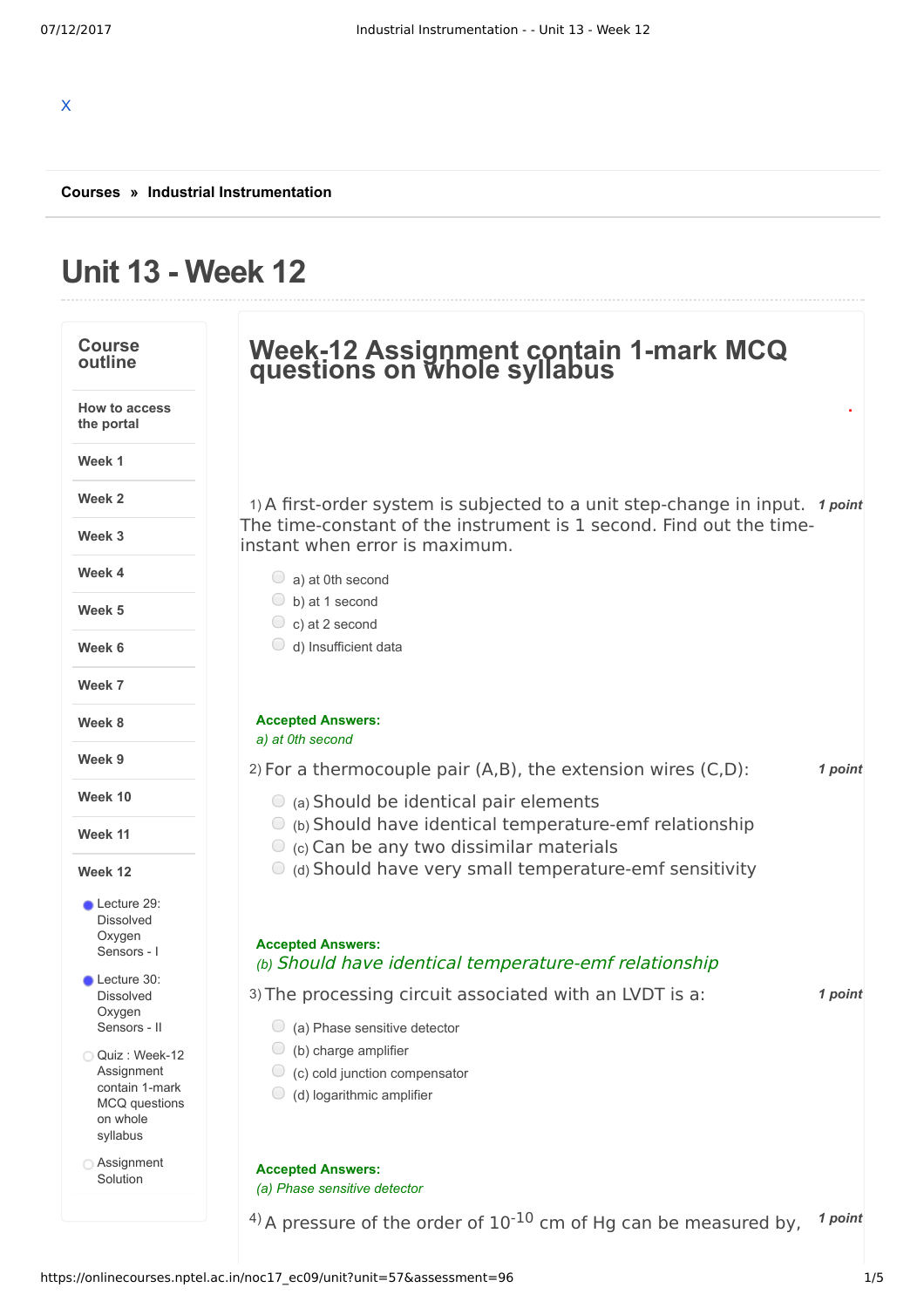- $\bigcirc$  (a) Bellow
- (b) Pirani Gauge
- $\bigcirc$  (c) Bourdon tube
- $\bigcirc$  (d) lonization gauge

# **Accepted Answers:**

*(d) Ionization gauge*

5) When the input terminals of a pH meter are shorted, it will read 1 point pH value of:

|                          | $(a)$ 14 |  |  |
|--------------------------|----------|--|--|
| $\bigcirc$               | (b)0     |  |  |
| O                        | $(c)$ 7  |  |  |
| $\cup$                   | (d)9     |  |  |
|                          |          |  |  |
|                          |          |  |  |
| <b>Accepted Answers:</b> |          |  |  |
| (c) 7                    |          |  |  |

6) A pressure gauge measures a pressure as a gauge pressure of 1 point 10 kPa. If the atmospheric pressure is 100 kPa, the absolute measured pressure is,

- $\bigcirc$  (a) 90 kPa
- $\bigcirc$  (b) 100 kPa
- $\circ$  (c) 110 kPa
- $\bigcirc$  (d) 10 kPa

# **Accepted Answers:**

*(c) 110 kPa*

7) *1 point* Differential arrangement for a capacitance transducer is preferred, because it:

- $\bigcirc$  (a) reduces non-linearity
- (b) increase SNR
- $\bigcirc$  (c) increase bandwidth
- $\bigcirc$  (d) eliminated effect of cable capacitance

#### **Accepted Answers:**

#### *(a) reduces non-linearity*

8) The excitation voltage to an LVDT is a 10 kHz sinusoidal source. 1 point Assume that an ideal semiconductor diode bridge-based phase sensitive demodulator circuit is used. Full range of core displacement is  $\pm 20$ mm. If the core of the LVDT remains static at 15mm above the ideal null position, find the frequency of the voltage observed at the input of the low-pass filter.

- $\bigcirc$  (a) 20 kHz
- $\bigcirc$  (b) 10 kHz
- $\bigcirc$  (c) 5 kHz
- $\bigcirc$  (d) 1 kHz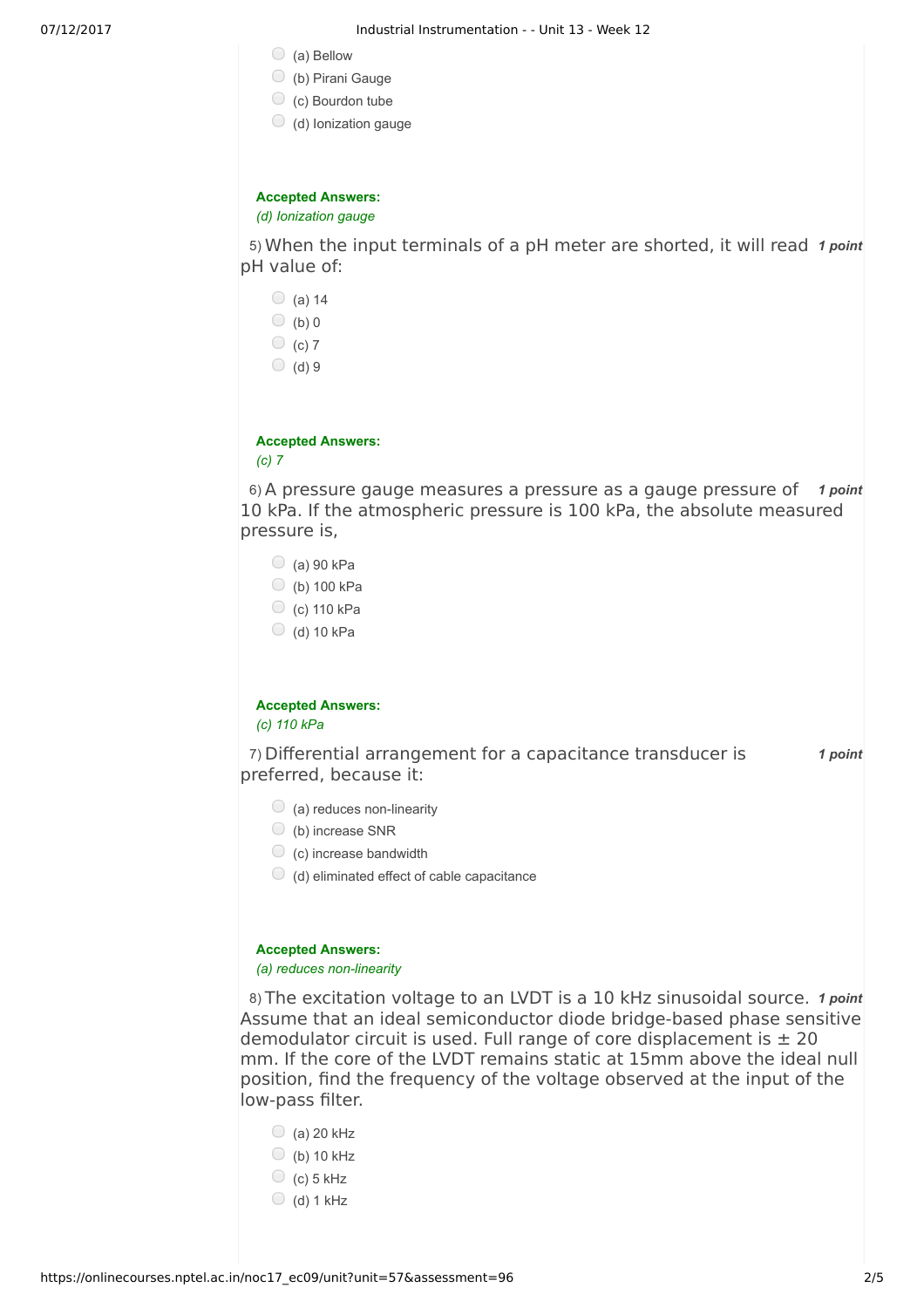| <b>Accepted Answers:</b><br>(a) $20$ kHz                                                                                                                                                                                                                      |         |
|---------------------------------------------------------------------------------------------------------------------------------------------------------------------------------------------------------------------------------------------------------------|---------|
| 9) Polarogram is used for measurement of:                                                                                                                                                                                                                     | 1 point |
| $\bigcirc$ (a) dissolved oxygen<br>(b) $pH$<br>$\circ$ (c) moisture<br>$\bigcirc$ (d) aerosol contamination                                                                                                                                                   |         |
| <b>Accepted Answers:</b><br>(a) dissolved oxygen                                                                                                                                                                                                              |         |
| 10) Which one of the following is a feature of a series thermopile?<br>$\bigcirc$ (a) reduces sensitivity<br>$\bigcirc$ (b) increases sensitivity<br>$\circ$ (c) produces average output voltage<br>$\bigcirc$ (d) increases temperature range of measurement | 1 point |
| <b>Accepted Answers:</b><br>(b) increases sensitivity                                                                                                                                                                                                         |         |
| 11) Which of the following is/are variable pressure type flowmeter?<br>$\bigcirc$ (a) Pitot tube<br>$\bigcirc$ (b) Flow Nozzle<br>$\circ$ (c) Rotameter<br>$\bigcirc$ (d) Both (a) and (b)                                                                    | 1 point |
| <b>Accepted Answers:</b><br>$(d)$ Both $(a)$ and $(b)$                                                                                                                                                                                                        |         |
| 12) Weirs and flumes are generally preferred for-                                                                                                                                                                                                             | 1 point |
| $\bigcirc$ (a) Open channel flow measurement<br>(b) Closed channel flow measurement<br>$\circ$ (c) Both open and closed channel flow measurement                                                                                                              |         |
| <b>Accepted Answers:</b><br>(a) Open channel flow measurement                                                                                                                                                                                                 |         |
| 13) Which of the following obstruction-type flowmeters causes highest<br>pressure loss?                                                                                                                                                                       | 1 point |
| $\bigcirc$ (a) Venturi meter<br>$\bigcirc$ (b) Orifice meter<br>$\bigcirc$ (c) Flow nozzle based meter<br>$\bigcirc$ (d) Electromagnetic flowmeter                                                                                                            |         |
| <b>Accepted Answers:</b><br>(b) Orifice meter                                                                                                                                                                                                                 |         |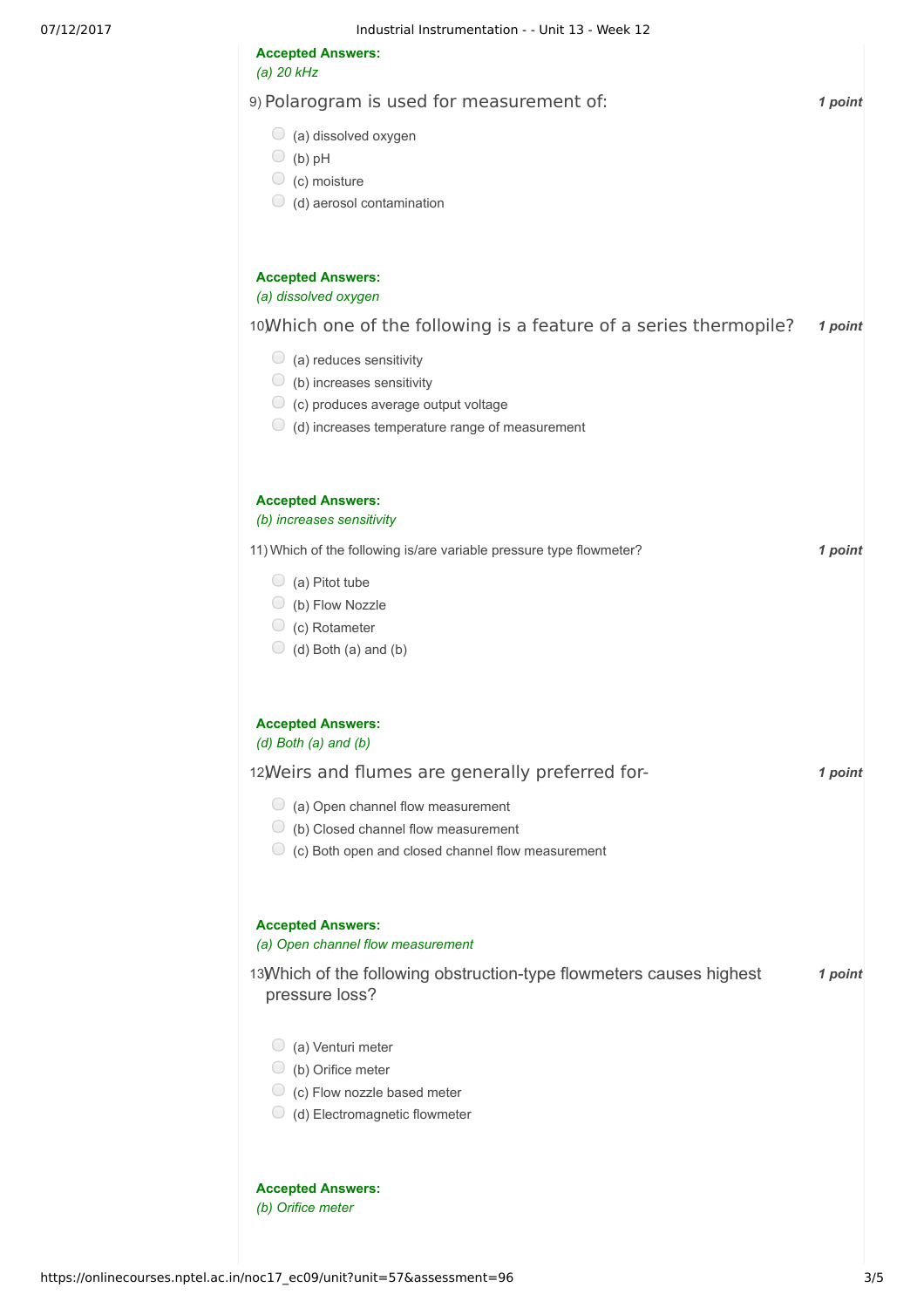

**Accepted Answers:** *(a) increases*